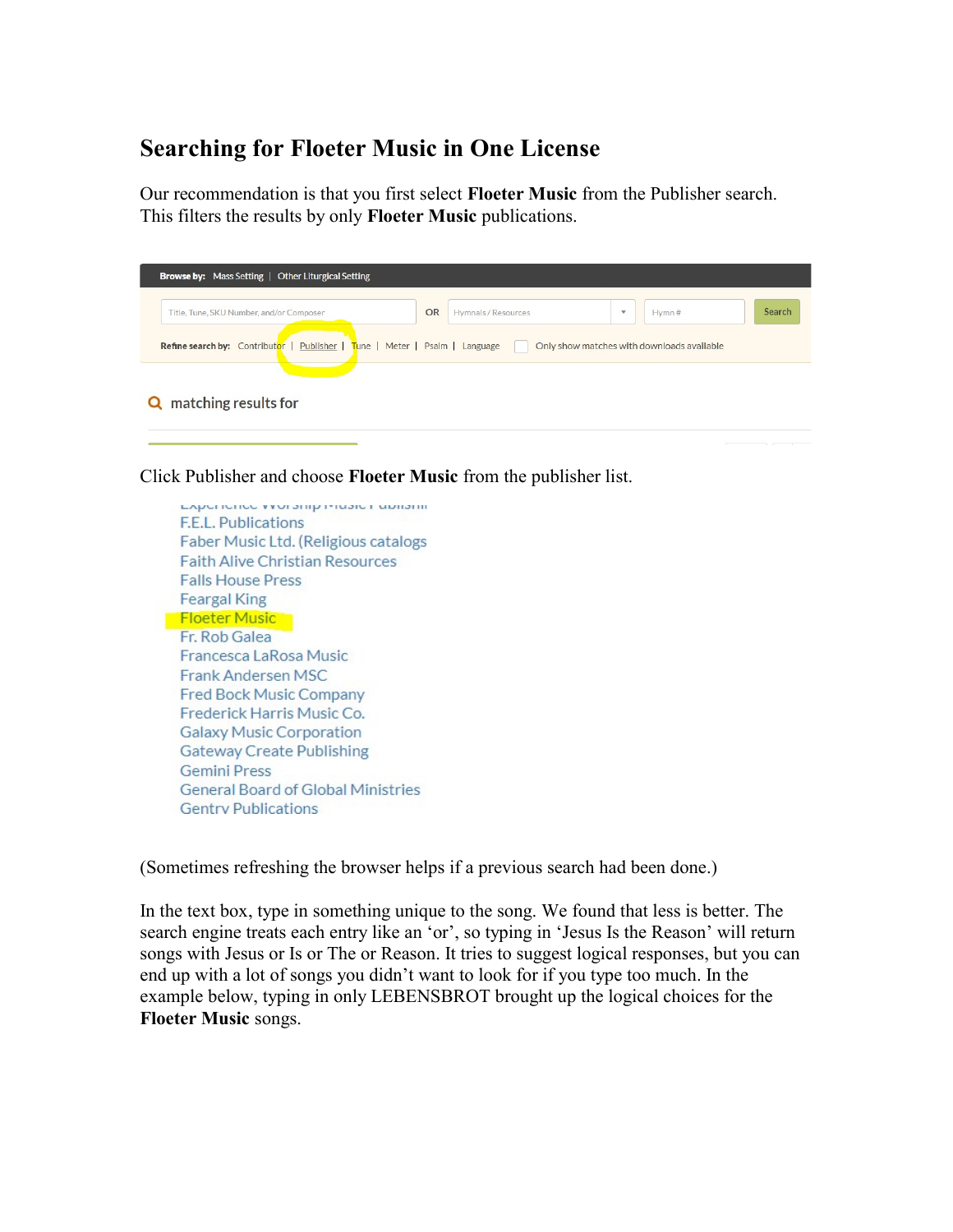

| <b>REPORT ALL SELECTED</b>                                                                  |
|---------------------------------------------------------------------------------------------|
| LORD JESUS CHRIST, YOU HAVE PREPARED (DU LEBENSBROT, HERR JESU<br>CHRIST) #10077-5 $+$ List |
| Type: Music                                                                                 |
| Instrumental Praise, Volume 3                                                               |
| Contributors: Valerie A. Floeter                                                            |
| Tune: Setting © 2010 Floeter Music                                                          |
| LORD JESUS CHRIST, YOU HAVE PREPARED (DU LEBENSBROT, HERR JESU<br>$CHRIST)$ #1005P-4 + List |
| <b>Type: Music</b>                                                                          |
| 10 Sacred Piano Solos, Volume 3                                                             |
| Contributors: Valerie A. Floeter                                                            |
| Tune: Setting © 2010 Floeter Music                                                          |

In the example below, typing in Begin (which is not too common a word in a song title) again returns a good selection.